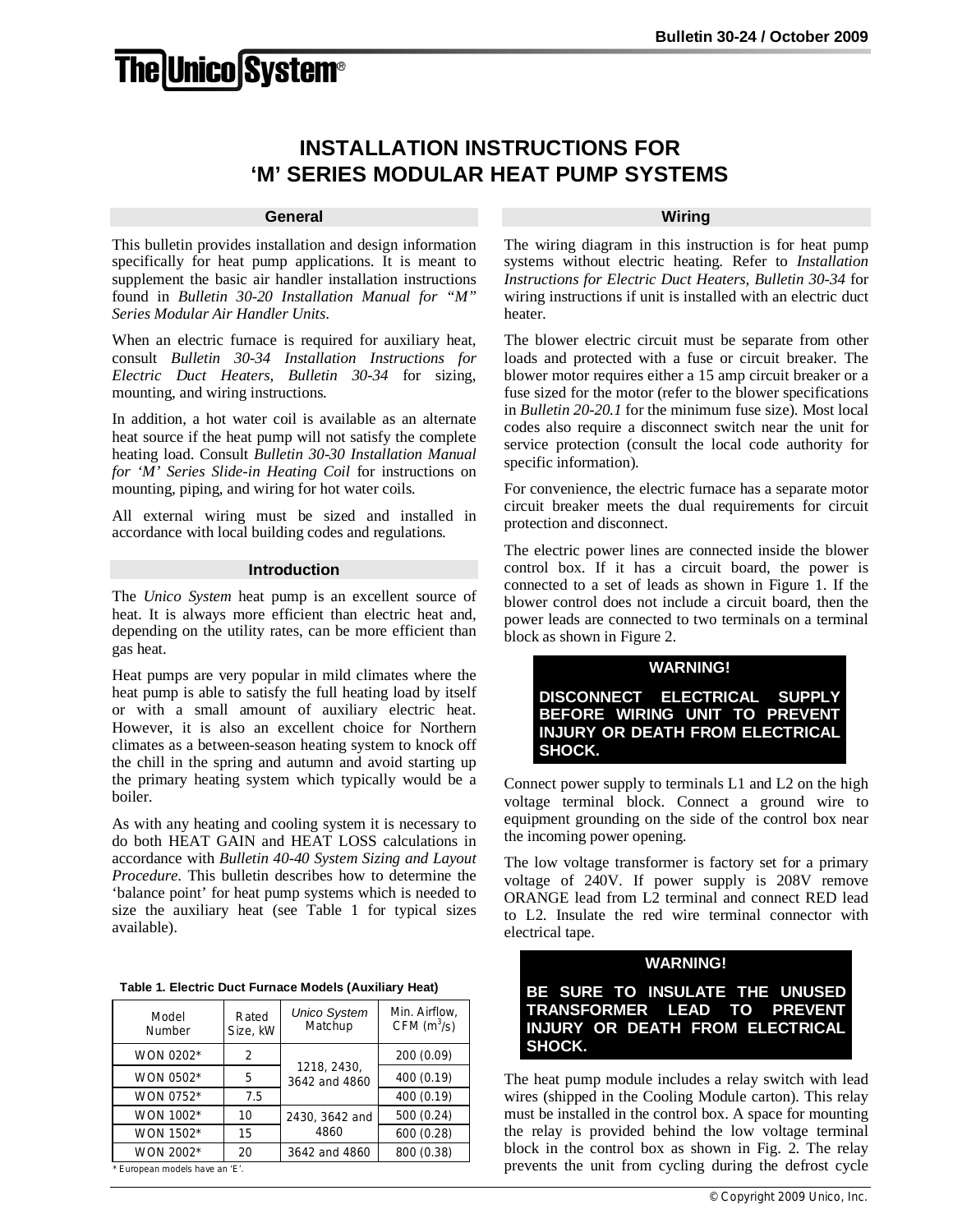

**Figure 1. Wiring Diagram**

while in the heating mode by bypassing the anti-frost switch on the cooling coil.

If auxiliary electric heat is used, it may be necessary to install an outdoor thermostat to cycle the last stage of heating elements. Refer to Table 2 for your specific arrangement. The thermostat should be set at approximately 30°F (-1°C) outdoor air temperature. Without a thermostat the heaters may cycle on high limit during mild weather.

The control box should be internally wired as follows:

- 1. Connect the motor leads to L2 and terminal #1 on the fan relay.
- 2. Connect the anti-frost switch leads to low voltage



**Figure 2. Electrical Control Box**

terminals #6 and #3.

3. Connect the anti-frost switch bypass relay as shown in Figs. 1 and 2. Be sure the wire terminals do not contact any sheet metal. If necessary, bend the spades at a 45° angle.

#### **CAUTION**

**TO PREVENT DAMAGE TO UNIT, BE SURE THAT THE UNINSULATED PORTION OF THE WIRE TERMINALS DO NOT TOUCH ANYTHING.** 

4. Connect the thermostat and outdoor unit as shown in Fig. 3. Refer to *Installation Instructions for Electric* 

#### **Table 2. When to use outdoor thermostat for last stage heaters.**

| Airflow       | kW Rating of Electric Duct Heaters |     |     |     |     |  |  |  |  |  |  |  |  |
|---------------|------------------------------------|-----|-----|-----|-----|--|--|--|--|--|--|--|--|
| CFM $(m^3/s)$ | 5                                  | 7.5 | 10  | 15  | 20  |  |  |  |  |  |  |  |  |
| 400 (.19)     |                                    |     | N/A | N/A | N/A |  |  |  |  |  |  |  |  |
| 500 (.24)     |                                    |     |     | N/A | N/A |  |  |  |  |  |  |  |  |
| 600 (.28)     |                                    |     |     |     | N/A |  |  |  |  |  |  |  |  |
| 700 (.33)     |                                    |     |     |     | N/A |  |  |  |  |  |  |  |  |
| 800 (.38)     |                                    |     |     |     |     |  |  |  |  |  |  |  |  |
| 900 (.42)     |                                    |     |     |     |     |  |  |  |  |  |  |  |  |
| 1000 (.47)    |                                    |     |     |     |     |  |  |  |  |  |  |  |  |
|               | No thermostat required             |     |     |     |     |  |  |  |  |  |  |  |  |

Use outdoor thermostat to limit last stage

*Heaters*, *Bulletin 30-34* for wiring instructions with auxiliary electric heaters.

## **Checking Airflow**

Check that the restrictor plate is properly set, especially if auxiliary heat is provided. Then check the airflow (see Bulletin 30-20 or 30-10, checking airflow) with thermostat set to FAN-ON and no heating or cooling.

*Note: In heating mode, the system external static pressure will be .10 to .20 inch water (0.02 to 0.05 kPa) lower.* 



**Figure 3. Control Wiring Diagram (without electric Heaters)**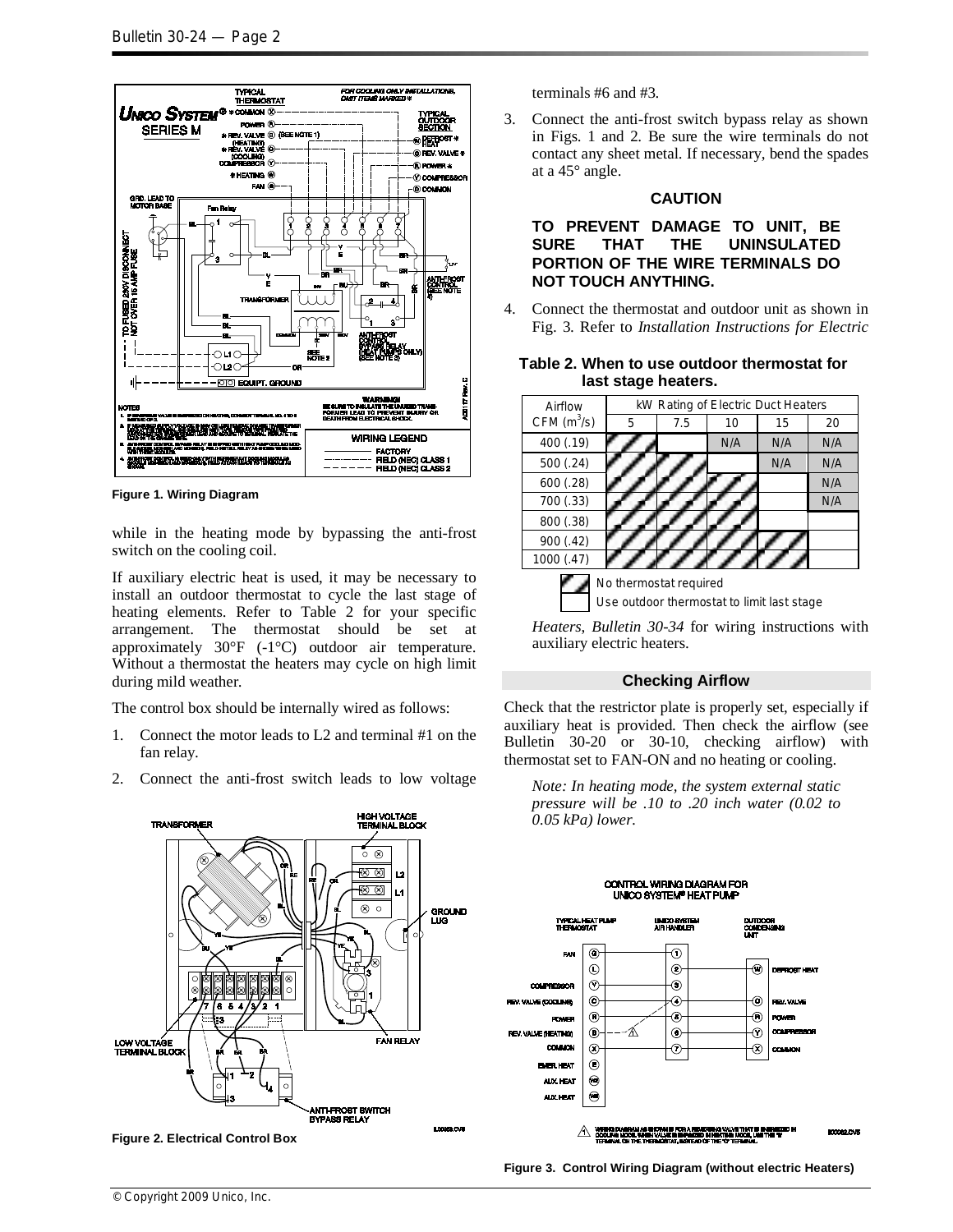| <b>OUTDOOR COILI</b><br><b>MODE</b><br><b>ENTERING AIR</b><br><b>TEMPERATURE</b> |                             | HP19-211                   |                             | HP19-261                   |                            | HP19-311                   |                            | HP19-411<br>HP19-413       |                             | HP19-461<br>HP19-463       |                            | HP19-511<br>HP19-513       |                            | HP19-651<br>HP19-653       |    |
|----------------------------------------------------------------------------------|-----------------------------|----------------------------|-----------------------------|----------------------------|----------------------------|----------------------------|----------------------------|----------------------------|-----------------------------|----------------------------|----------------------------|----------------------------|----------------------------|----------------------------|----|
|                                                                                  | LIQ.<br>± 10<br><b>PSIG</b> | SUC.<br>± 5<br><b>PSIG</b> | LIQ.<br>± 10<br><b>PSIG</b> | SUC.<br>± 5<br><b>PSIG</b> | LIQ.<br>±10<br><b>PSIG</b> | SUC.<br>± 5<br><b>PSIG</b> | LIQ.<br>±10<br><b>PSIG</b> | SUC.<br>± 5<br><b>PSIG</b> | LIQ.<br>± 10<br><b>PSIG</b> | SUC.<br>± 5<br><b>PSIG</b> | LIQ.<br>±10<br><b>PSIG</b> | SUC.<br>± 5<br><b>PSIG</b> | LIQ.<br>±10<br><b>PSIG</b> | SUC.<br>± 5<br><b>PSIG</b> |    |
| COOLING-                                                                         | 75 °F                       | 167                        | 77                          | 180                        | 75                         | 169                        | 76                         | 171                        | 73                          | 182                        | 78                         | 172                        | 76                         | 177                        | 75 |
| <b>EXPANSION</b>                                                                 | 85 °F                       | 196                        | 80                          | 209                        | 77                         | 196                        | 78                         | 201                        | 75                          | 212                        | 80                         | 202                        | 78                         | 206                        | 77 |
| <b>VALVE</b>                                                                     | 95 °F                       | 225                        | 82                          | 238                        | 79                         | 223                        | 80                         | 232                        | 77                          | 242                        | 82                         | 232                        | 80                         | 235                        | 79 |
| ONLY                                                                             | 105 °F                      | 257                        | 85                          | 270                        | 81                         | 253                        | 82                         | 266                        | 79                          | 275                        | 84                         | 265                        | 82                         | 267                        | 81 |
| <b>HEATING —</b>                                                                 | 20 °F                       | 168                        | 35                          | 175                        | 33                         | 177                        | 33                         | 181                        | 32                          | 177                        | 32                         | 185                        | 33                         | 183                        | 29 |
| <b>ALL UNITS</b>                                                                 | 30 °F                       | 178                        | 44                          | 188                        | 42                         | 190                        | 42                         | 195                        | 40                          | 194                        | 41                         | 201                        | 42                         | 195                        | 37 |
|                                                                                  | 40 $\degree$ F              | 190                        | 54                          | 201                        | 51                         | 203                        | 51                         | 210                        | 49                          | 210                        | 50                         | 217                        | 51                         | 207                        | 45 |
|                                                                                  | 50 °F                       | 202                        | 64                          | 214                        | 61                         | 216                        | 61                         | 225                        | 58                          | 228                        | 60                         | 232                        | 60                         | 219                        | 53 |

**Table 3. Lennox HP19 Series Normal Operating Pressures (English units)**

*NOTE — Liquid line pressure in heating mode may vary more than ±10 PSIG depending on unit matchup.*

| <b>OUTDOOR COIL</b><br><b>MODE</b><br><b>ENTERING AIR</b><br>TEMPERATURE |                    | HP19-211            |                    | HP19-261            |                    | HP19-311            |                    | HP19-411<br>HP19-413 |                   | HP19-461<br>HP19-463 |                    | HP19-511<br>HP19-513 |                    | HP19-651<br>HP19-653 |     |
|--------------------------------------------------------------------------|--------------------|---------------------|--------------------|---------------------|--------------------|---------------------|--------------------|----------------------|-------------------|----------------------|--------------------|----------------------|--------------------|----------------------|-----|
|                                                                          | LIQ.<br>±70<br>kPa | SUC.<br>± 35<br>kPa | LIQ.<br>±70<br>kPa | SUC.<br>± 35<br>kPa | LIQ.<br>±70<br>kPa | SUC.<br>± 35<br>kPa | LIQ.<br>±70<br>kPa | SUC.<br>± 35<br>kPa  | LIQ<br>±70<br>kPa | SUC.<br>± 35<br>kPa  | LIQ.<br>±70<br>kPa | SUC.<br>± 35<br>kPa  | LIQ.<br>±70<br>kPa | SUC.<br>± 35<br>kPa  |     |
| COOLING-                                                                 | 23.9 °C            | 1151                | 531                | 1241                | 517                | 1165                | 524                | 1179                 | 503               | 1255                 | 538                | 1186                 | 524                | 1220                 | 517 |
| <b>EXPANSION</b>                                                         | 29.4 °C            | 1351                | 552                | 1441                | 531                | 1351                | 538                | 1386                 | 517               | 1462                 | 552                | 1393                 | 538                | 1420                 | 531 |
| <b>VALVE</b>                                                             | 35.0 °C            | 1551                | 565                | 1641                | 545                | 1538                | 552                | 1600                 | 531               | 1669                 | 565                | 1600                 | 552                | 1620                 | 545 |
| <b>ONLY</b>                                                              | 40.6 $\degree$ C   | 1772                | 586                | 1862                | 558                | 1744                | 565                | 1834                 | 545               | 1896                 | 579                | 1827                 | 565                | 1841                 | 558 |
| HEATING -                                                                | $-6.7 °C$          | 1158                | 241                | 1207                | 228                | 1220                | 228                | 1248                 | 221               | 1220                 | 221                | 1276                 | 228                | 1262                 | 200 |
| <b>ALL UNITS</b>                                                         | $-1.1 °C$          | 1227                | 303                | 1296                | 290                | 1310                | 290                | 1345                 | 276               | 1338                 | 283                | 1386                 | 290                | 1345                 | 255 |
|                                                                          | 4.4 $\degree$ C    | 1310                | 372                | 1386                | 352                | 1400                | 352                | 1448                 | 338               | 1448                 | 345                | 1496                 | 352                | 1427                 | 310 |
|                                                                          | 10.0 °C            | 1393                | 441                | 1476                | 421                | 1489                | 421                | 1551                 | 400               | 1572                 | 414                | 1600                 | 414                | 1510                 | 365 |

*NOTE — Liquid line pressure in heating mode may vary more than ±.07 PSIG depending on unit matchup. All pressures are gauge.* 

#### **Charging**

Charge and operate the heat pump in accordance with these instructions and the instructions provided by the manufacturer of the outdoor unit.

Charging a heat pump, by its nature, is more difficult than a cooling-only refrigerant system. Quite often the ideal charge for cooling is different than the ideal charge for heating, making the system much more sensitive to the amount of charge. In some cases, the compressor will trip on high head pressure during the heating mode because it is overcharged if the system was charged during cooling. Likewise, the system may cycle on the anti-frost control because of a low refrigerant charge if the system was charged during heating.

To compensate for this charge difference some outdoor unit manufacturers have a charge compensator device that stores charge while in heating mode. Unfortunately there

are no add-on devices to accomplish the same thing and only a few (usually the most expensive) model lines will have one. For this reason, it is often necessary to compromise the charge.

Although the unit can be charged in the heating mode, it is best to charge the unit during the cooling mode as described in the *Installation Manual for "M' Series Modular Air Handler Units – Bulletin 30-20*. Then recheck the charge during the heating season to be sure the system is not over charged.

**Charging – Heat Mode.** If the system is started up on heating where the return air temperature is significantly lower than the normal operating range of 65 to 75°F (18.2 to 23.8°C), the suction pressure can be very low. Operate the system to bring up the return air temperature, using auxiliary heat if necessary, before checking system charge.

Table 3 is an example of an operating pressure chart for both heating and cooling for the Lennox HP19 Series outdoor heat pump units. Do not use Table 3 as a general